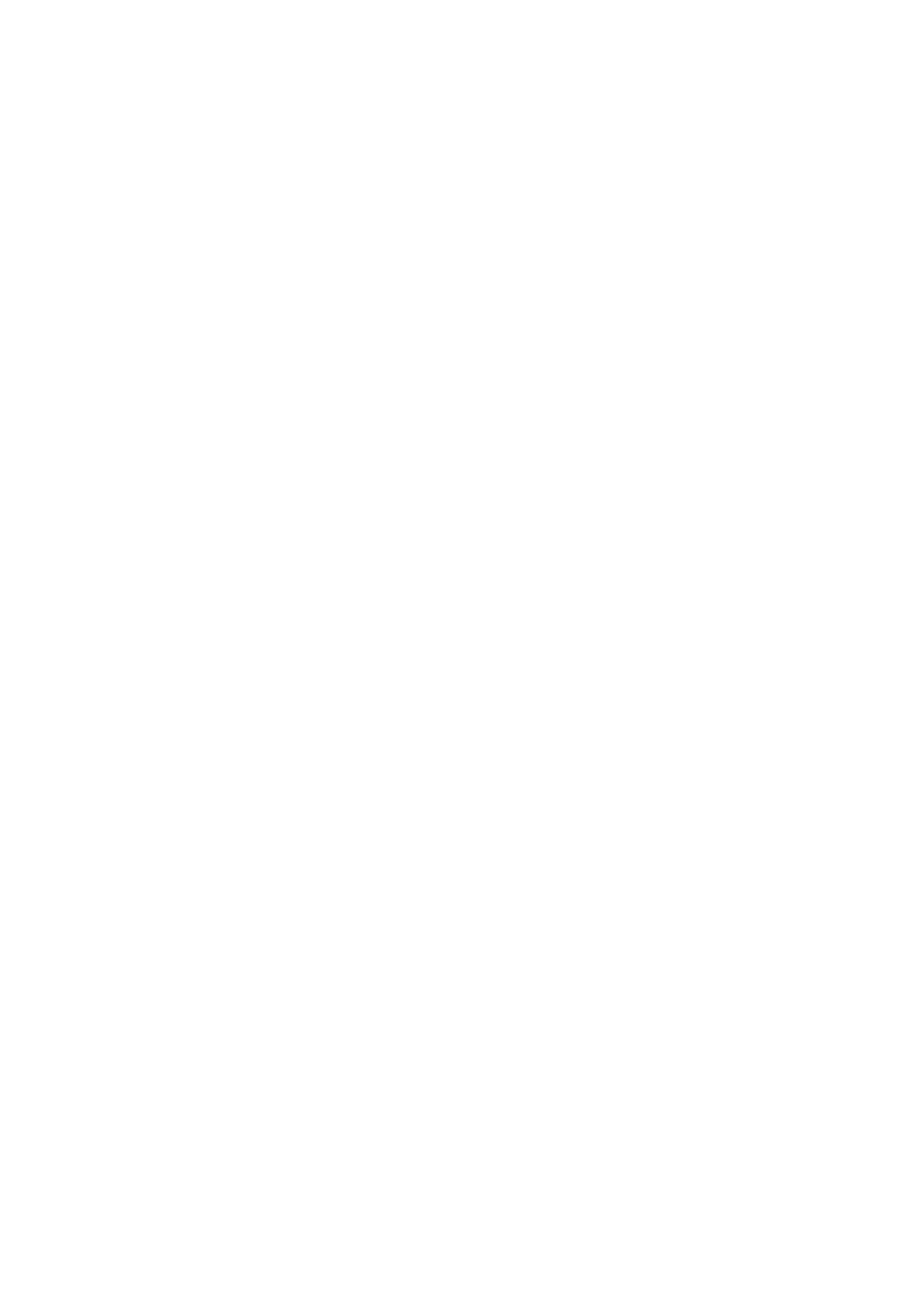# **Table of Contents**

| 04  |
|-----|
| 05. |
|     |
| 09. |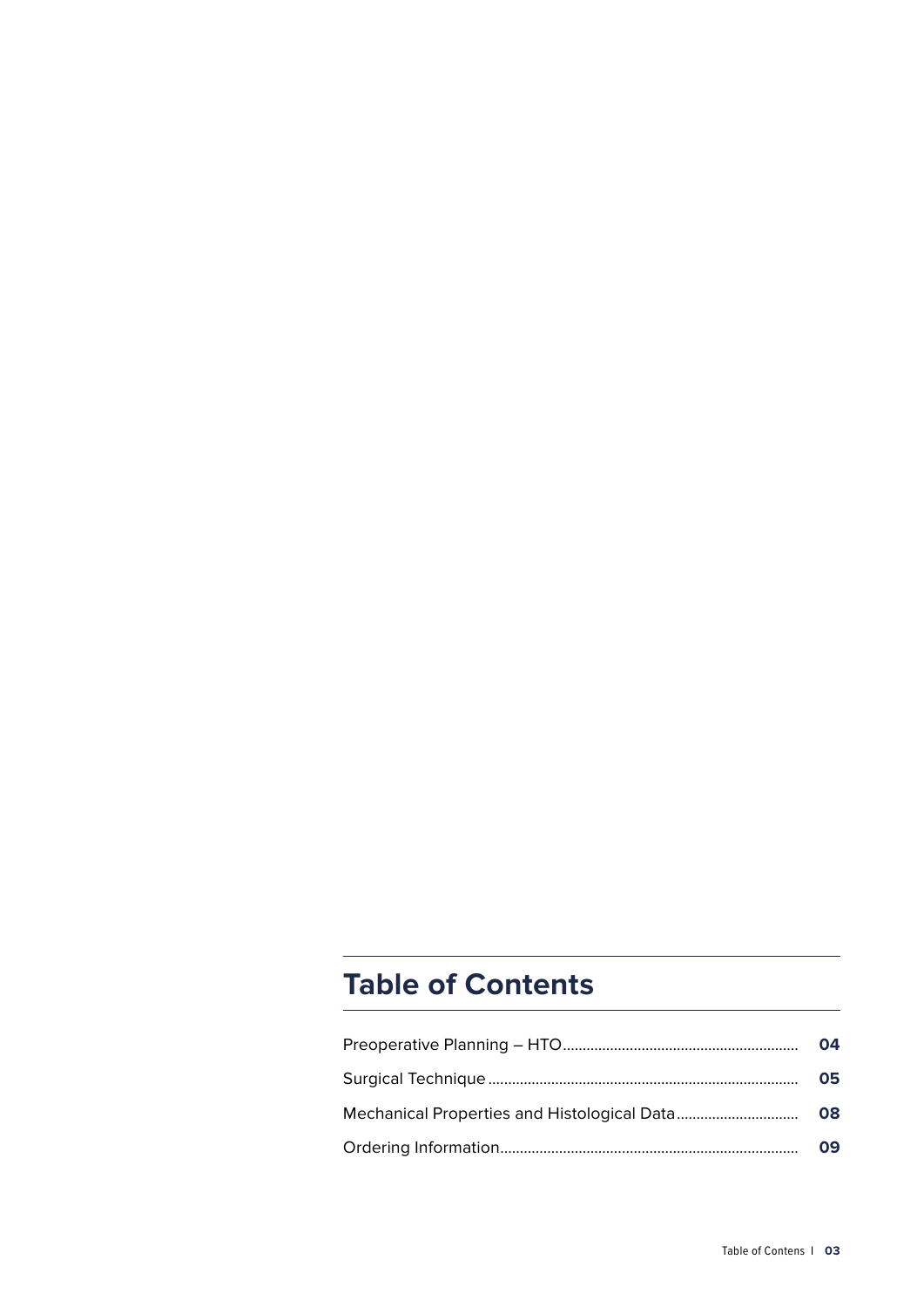#### <span id="page-3-0"></span>**Body weight < 100 kg, non-smoker. For preoperative planning, be aware of potential femoral malalignments.**



Using the full-length, standing A/P radiograph, draw a line from the center of the femoral head to the center of the tibiotalar joint. This demonstrates the patient's mechanical axis (red line). To determine the desired mechanical axis, define the Fujisawa point.\* Connect the center of the femoral head with the Fujisawa point linearly down to the tibiotalar joint (blue line).



Determine the center of rotation for the osteotomy 1 cm medial of the lateral cortex at the level of the fibula tip (**D**). Define the osteotomy plane by linking the medial entrance spot at the proximal rim of the pes anserinus (**O**) with the center of rotation.



Determination of the degree of correction (**α**): Trace the distal contour of the tibia on a transparent sheet. Rotate sheet with the distal part of the tibia around the center of rotation until the center of the tibiotalar joint matches with the desired mechanical axis. The angle of rotation corresponds to the degree of correction. Prior to final fixation, the alignment will be verified by external examination and fluoroscopy.

\* The Fujisawa point (**F**) is located at 62.5 % of the width of the proximal tibia (i.e., 80 mm [width of proximal tibia] x  $0.625 = 50$  mm)

#### Reference:

Cotic M, Vogt S, Feucht MJ, Saier T, Minzlaff P, Hinterwimmer S, Imhoff AB. Prospective evaluation of a new plate fixator for valgus-producing medial open-wedge high tibial osteotomy. Knee Surg Sports Traumatol Arthrosc. 2015; 23(12):3707-16



For a more reproducible osteotomy cut, the PEEKPower HTO plate can be combined with the HTO hinge pin system (LT2-0133-EN).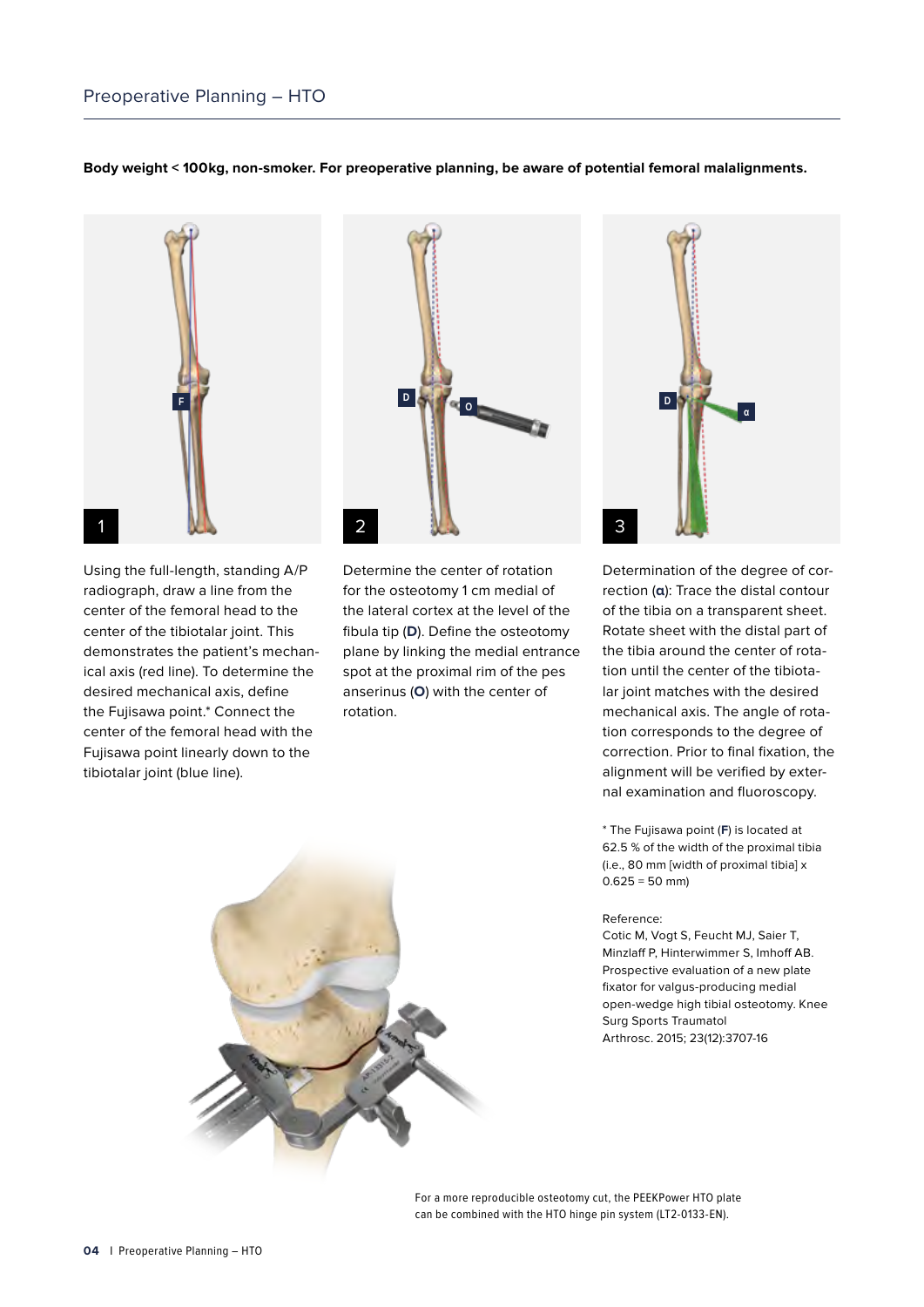## <span id="page-4-0"></span>Surgical Technique



After reflecting back the superficial portion of the medial collateral ligament, place the trial HTO plate on the medial cortex and control position under fluoroscopy. Mark the desired osteotomy start point slightly distal of the trial handle at the anteroproximal rim of the pes anserinus. Remove the trial implant. Drill the first breakaway guide pin from the starting point angled towards the fibular head up to 1 cm of the lateral cortex. Remove the trial implant and drill the first breakaway guide pin along the marked osteotomy into the tibia. Again control under fluoroscopic guidance.



Utilize the cutting guide to determine the appropriate slope plane of the osteotomy. Place the second osteotomy guide pin under X-ray through the cutting guide anterior to the first pin. Surgical tip: Drill two K-wires parallel in the sagittal plane of the proximal tibia to isualize the alteration of the A/P tibia slope and rotation when opening the osteotomy.



An oscillating saw is used to create a biplanar osteotomy cut for higher stability and faster healing. To protect the patellar tendon a radiolucent retractor can be used. After cutting the tuberositas tibiae (distal or proximal cut of the tuberositas is possible), insert a soft tissue retractor into the posterior part of the proximal tibia. Position the oscillating saw against the inferior surface of the guide pins to cut the tibial cortex medially, anteriorly and posteriorly. A single osteotome may be used to complete the osteotomy.

**Note: To prevent the saw blade from blocking and to minimize damage to the retractor, please avoid hitting the retractor fully, and only for short periods of time, if necessary.**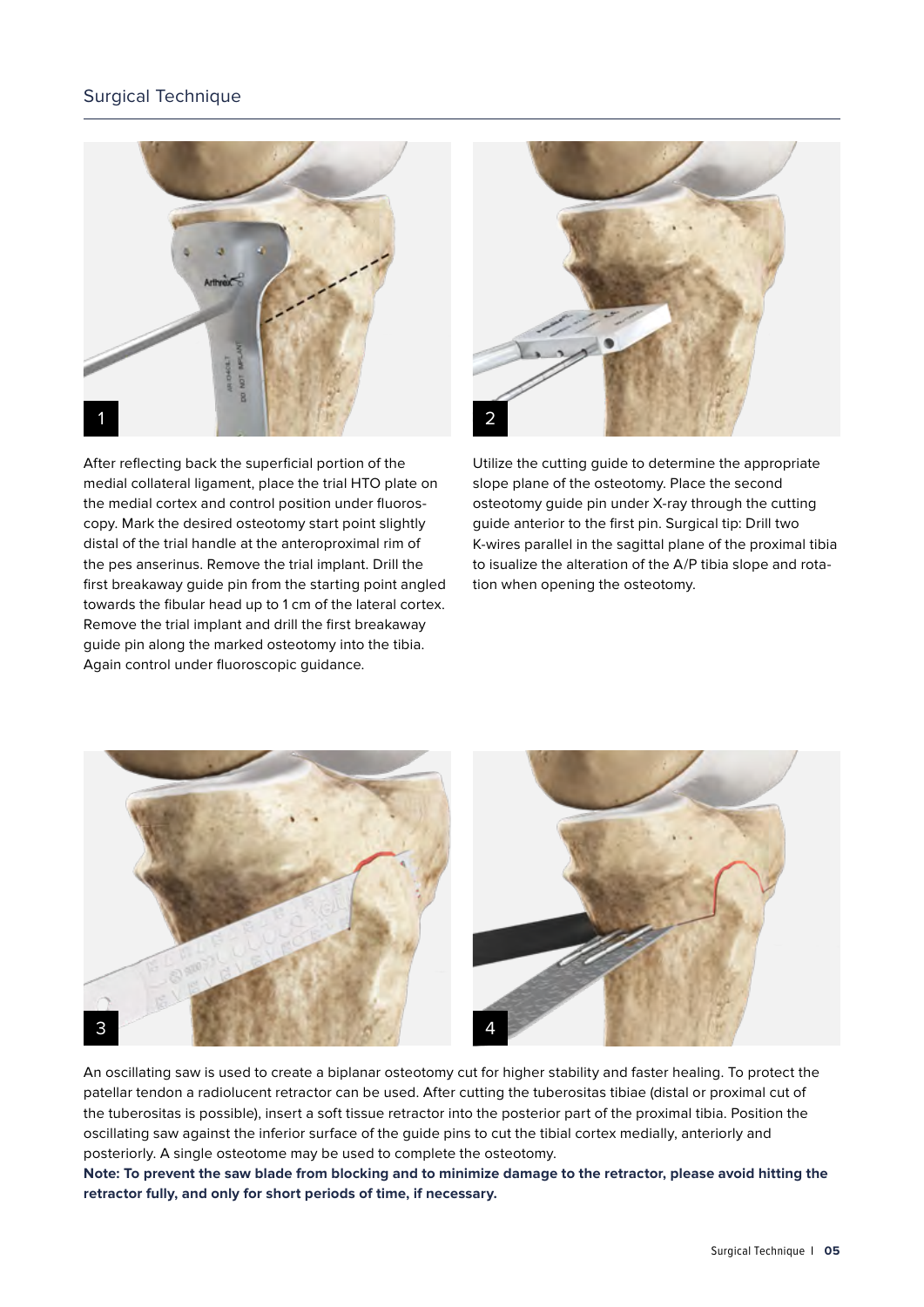

After performing the osteotomy, remove the cutting guide pins. To open and adjust to the desired correction, use additional osteotomes. Fluoroscopic confirmation should be used repeatedly throughout this procedure. Be sure to maintain the lateral tibial cortex hinge.



The PEEKPower HTO plate is attached to the aiming adapter and placed over the osteotomy with the 4 proximal holes (**P1** - **P4**) positioned proximal to the osteotomy gap. The plate is positioned onto the pes anserinus and temporarily fixed with 1.57 mm guide wires. Using the aiming adapter with a corresponding drill sleeve prevents drilling into the tibial plateau. A shortened aiming adapter can be used if a smaller skin incision is desired.

#### **Notes:**

- PEEKPower HTO plate cannot be bent
- PEEKPower HTO locking screws: Screw angle has to be changed if the screw is removed and inserted into the same plate hole



Insert the wedge trial into the osteotomy gap to verify the amount of correction. The amount of opening wedge correction may be read off of the millimeter markings. When the desired correction has been achieved, insert the adjustable bone spreader posteriorly to maintain the correction and remove all wedge trials.



#### **Proximal Fixation of PEEKPower™ HTO Plate**

Insert the drill guide for locking screws (AR-1340DG) through the aiming adapter. Drill tunnels for screw holes (**P1**, **P3**, **P4**) with the 4.3 mm drill (AR-1340D). Read the screw length on the drill where it enters the drill sleeve tunnel or by using the depth gauge for the PEEKPower HTO plate (AR-1340G). Insert screws through the aiming adapter leaving 2 to 3 turns remaining. Remove the aiming adapter. **P2** is drilled without the aiming adapter. Complete final fixation of all proximal locking screws with a 3.5 mm hex screwdriver manually until screws are flush with the plate.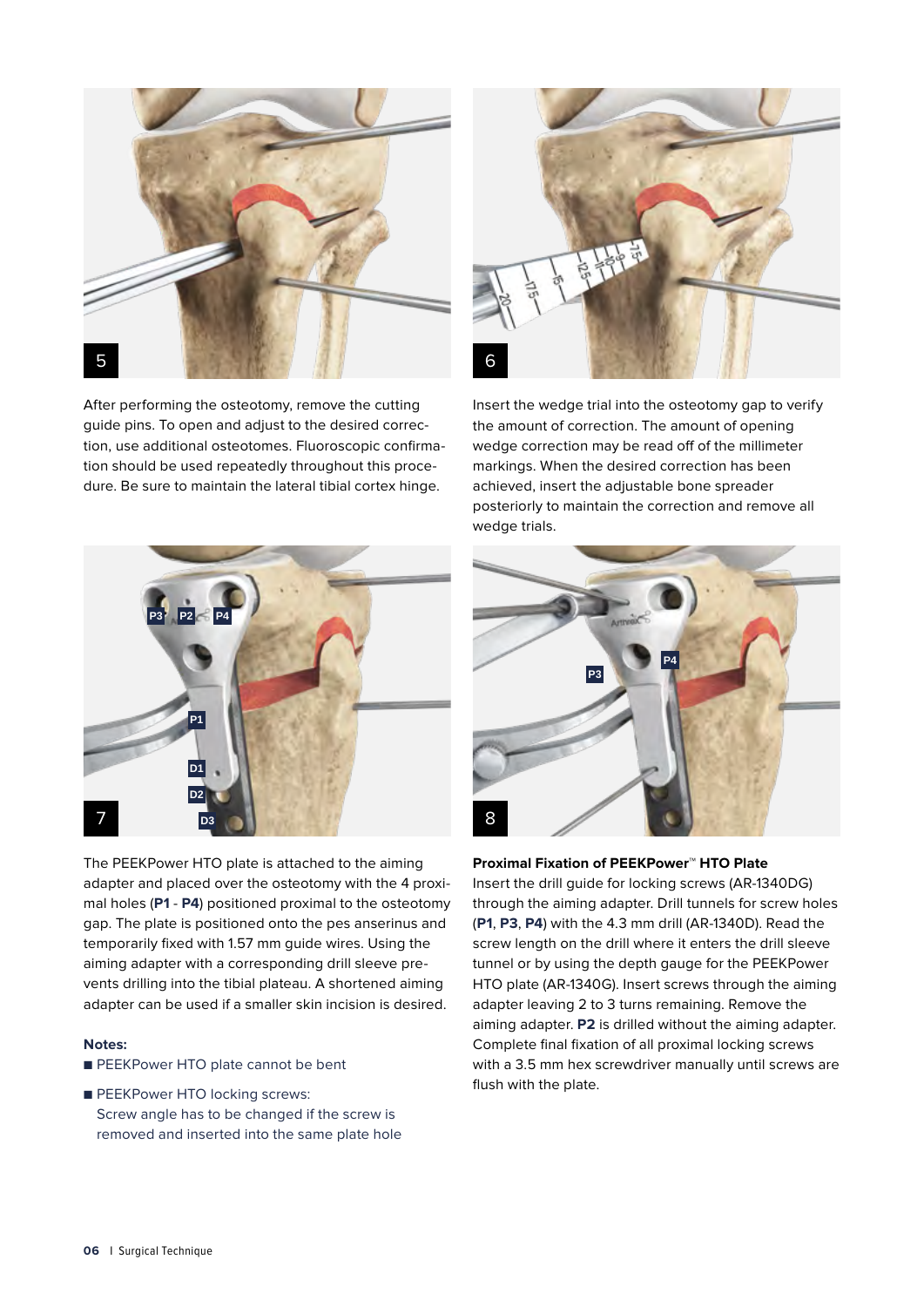

#### **Distal Fixation of PEEKPower™ HTO Plate**

#### **Intact Hinge:**

Screw holes **D1**, **D2** and **D3** are fixed with 5 mm locking screws using a 4.3 mm drill and drill guide for locking screws.

#### **Broken Hinge:**

A golden compression screw is used in **D1**: Bicortical fixation is achieved by using a 3.2 mm drill (AR-1343.2D) with drill guide (AR-1343DG) for compression screws. The drill and drill sleeve are angled as distal as possible (12°) to achieve the best intrafragmentary compression of the lateral hinge.

The compression screw is fixed manually with a 3.5 mm hex screwdriver under X-ray control of the lateral hinge.



The plate is fixed in **D2** and **D3** with bicortically placed 5 mm locking screws. The same drill and drill sleeve are used as for proximal screw fixation. Finally, the golden compression screw in **D1** is replaced by a same-length 5 mm locking screw.

#### **Plate Removal:**

Screws are removed using the 3.5 hex screwdriver for PEEKPower HTO plate. In case of screw hex stripping, an easy-out for 3.5 mm hex screw, AO connect, has to be used.



ACP-soaked INNOTERE 3D osteotomy wedges or INNOTERE Paste-CPC can be placed into the bone void.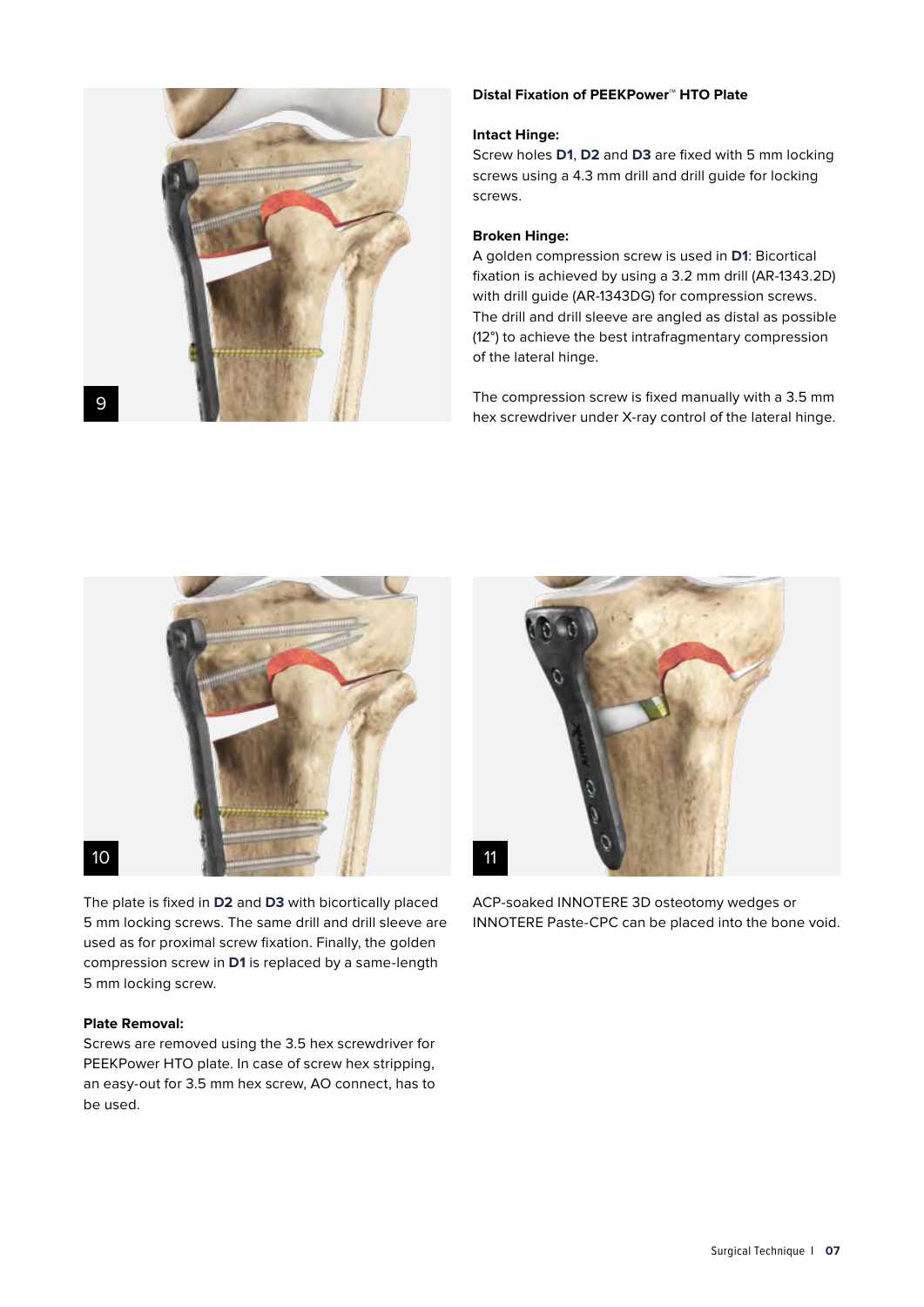<span id="page-7-0"></span>The high-performance polymer unites high mechanical stiffness and strength with excellent biocompatibility. The use of PEEK in combination with endless carbon and tantal fibers in a fiber composite leads to revolutionary mechanical properties with higher long-term stability compared to the best hardened titanium implants. The application of carbon-fiber-reinforced PEEK for medical technologies has been approved for years in spine surgery. The new material combination CF-PEEK needs compliance with the following surgical provisions:

- The angle-stable, multidirectional centering of headthreaded screws is ensured by screwing the threaded head into the PEEKPower plate material
- Ensure correct centering of the drill quide to avoid drilling the plate
- In fixation systems entirely based on metal combinations (e.g., titanium plate and titanium screws), material abrasion is always present; it is the same for the PEEKPower plates

PEEKPower plates have been tested according to EN ISO 10993-1 referring to biological evaluation and testing of potentially leachable chemical substances. The results of these tests demonstrate no evidence of cytotoxicity, systematic toxicity, irritation or any macroscopic reaction response. Moreover, no evidence was produced that leachable substances have negative impacts. Furthermore Cotic et. al. [1] presented two-year results from analyzing the revolutionary fiber composite at the ISAKOS congress: 25 patients were treated with the PEEKPower HTO plate. The results showed that 100 % were stabilized and had improved scores with regard to joint preservation. Within the histological tissue analysis, no negative findings such as severe or specific inflammation were found.

[1] Cotic M, Slotta-Huspenina J, Noël PB, Imhoff AB. Two-Year Results of Open-Wedge Tibial Osteotomy with Fixation by the PEEKPower™ HTO-Plate for Varus Malalignment with Unicompartmental Osteoarthritis of the Knee (ISAKOS 2011, paper # 69)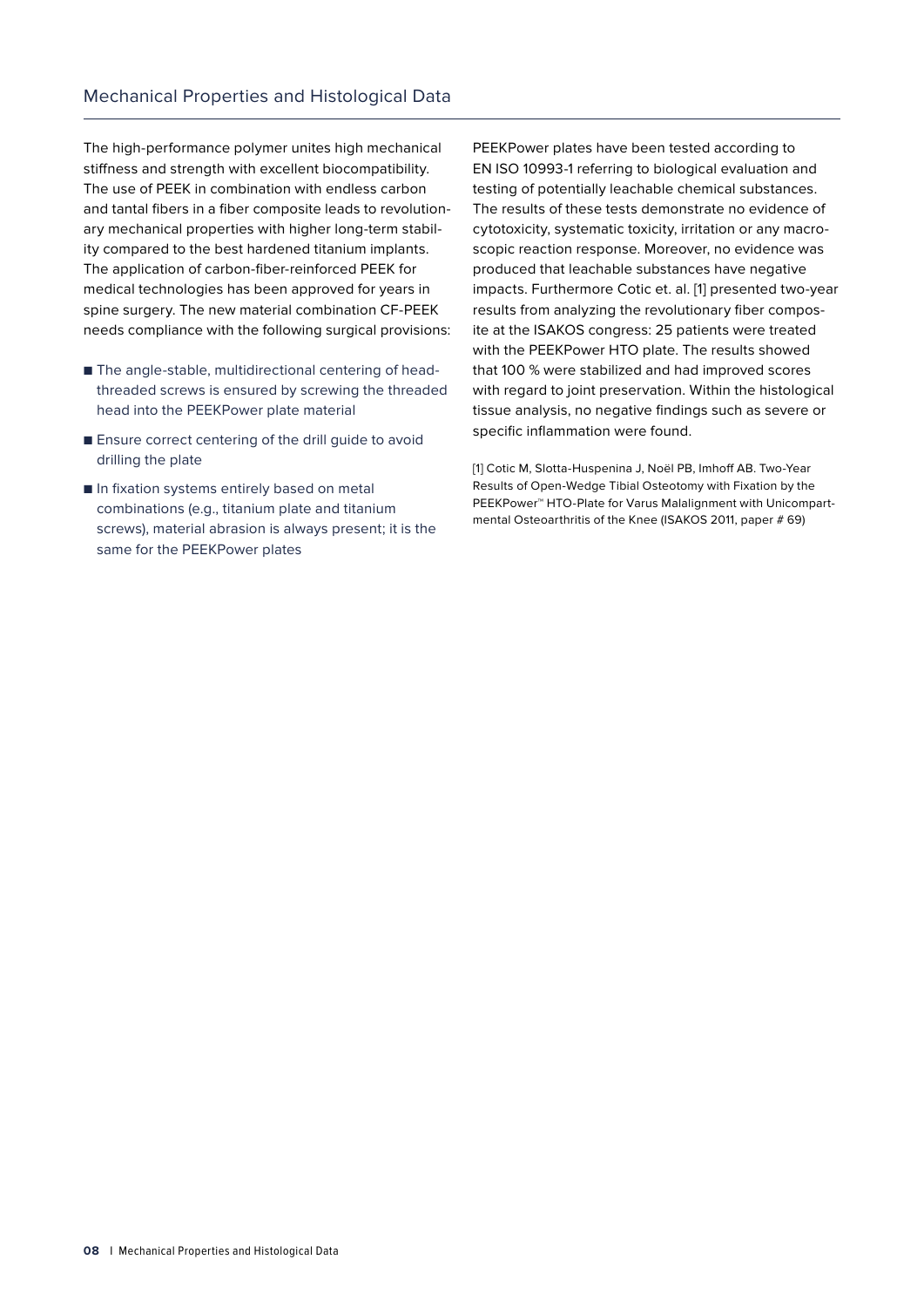# <span id="page-8-0"></span>Ordering Information

#### Implants

| <b>Product Description</b>                                                                                                                                                           | <b>Item Number</b>  |
|--------------------------------------------------------------------------------------------------------------------------------------------------------------------------------------|---------------------|
| PEEKPower" HTO plate                                                                                                                                                                 | AR-13401L           |
| PEEKPower <sup>"</sup> HTO locking screw, non-sterile, 5 mm x 16 - 90 mm<br>Sizes: 16, 20, 24, 26, 28, 30, 32, 34, 36, 38, 40, 42, 44, 46, 48, 50, 55, 60, 65, 70, 75, 80, 85, 90 mm | AR-13416T to -90T   |
| PEEKPower" cortical non-locking screw, non-sterile, 4.5 mm x 24 - 52 mm<br>Sizes: 24, 28, 32, 36, 40, 44, 48, 52 mm                                                                  | AR-13524T to -52T   |
| PEEKPower <sup>®</sup> HTO locking screw, sterile, 5 mm × 16 - 90 mm<br>Sizes: 16, 20, 24, 26, 28, 30, 32, 34, 36, 38, 40, 42, 44, 46, 48, 50, 55, 60, 65, 70, 75, 80, 85, 90 mm     | AR-13416TS to -90TS |
| PEEKPower" cortical non-locking screw, sterile, 4.5 mm x 24 - 52 mm<br>Sizes: 24, 28, 32, 36, 40, 44, 48, 52 mm                                                                      | AR-13524TS to -52TS |

#### Instrumentation Set for PEEKPower™ HTO Plate

| <b>Product Description</b>                              | <b>Item Number</b>  |
|---------------------------------------------------------|---------------------|
| Saw Blade for DrillSaw Max 600                          |                     |
| Thickness 1.27 mm, length 105 mm, width 19 mm           | AR-600-012S         |
| Thickness 1.27 mm, length 90 mm, width 25.4 mm          | AR-600-005S         |
| Thickness 1.27 mm, length 90 mm, width 13 mm            | AR-600-001S         |
| Osteotome, 10 - 25 mm                                   | AR-13421W-10 to -25 |
| Sizes: 10, 15, 20, 25 mm                                |                     |
| Trial for PEEKPower™ HTO, left                          | AR-13401LT          |
| Positioning Handle                                      | AR-14024            |
| Bone spreader for HTO                                   | AR-1340T            |
| Aiming adapter tibial head                              | <b>AR-1340DGA</b>   |
| Shortened aiming adapter tibial head                    | <b>AR-1341DGA</b>   |
| Drill for PEEKPower" HTO locking screws, Ø 4.3 mm       | AR-1340D            |
| Drill guide for PEEKPower" HTO plate locking screws     | <b>AR-1340DG</b>    |
| Depth gauge for PEEKPower" HTO plate                    | AR-1340G            |
| Drill for cortical screws, Ø 3.2 mm                     | AR-1343.2D          |
| Drill guide for 4.5 mm cortical screws                  | AR-1343DG           |
| Screwdriver for PEEKPower" HTO plate                    | AR-13435D           |
| Driver handle, AO connection                            | AR-13421AO          |
| Cutting guide for HTO                                   | AR-13315            |
| Wedge trial for HTO                                     | AR-13324            |
| AO adapter                                              | <b>AR-4160AOC</b>   |
| Osteotomy guide pin, 2.4 mm                             | AR-13303-2.4        |
| Guide wire with trocar tip, 1.57 mm                     | AR-8941K            |
| Instrument case for PEEKPower" HTO plate instrument set | AR-13421C           |
| Osteotomy retractor, radiolucent                        | AR-13325            |
| Easy-out for 3.5 mm hex screw, AO connection            | AR-1994-35          |

### Bone Graft Substitute

| <b>Product Description</b>                     | <b>Item Number</b> |
|------------------------------------------------|--------------------|
| INNOTERE osteotomy wedge, 7 mm $\times$ 30 mm  | <b>721TS1</b>      |
| INNOTERE osteotomy wedge, 10 mm $\times$ 30 mm | <b>721TS2</b>      |
| INNOTERE osteotomy wedge, 12 mm $\times$ 35 mm | <b>721TS3</b>      |
| INNOTERE osteotomy wedge, 15 mm $\times$ 35 mm | <b>721TS4</b>      |
| <b>INNOTERE Paste-CPC, 3 cc</b>                | <b>111VX2</b>      |
| INNOTERE Paste-CPC, 0.5 cc                     | 211IP2             |
| <b>INNOTERE Paste-CPC, 1 cc</b>                | 211P1              |
| INNOTERE Paste-CPC, $3 \times 1$ cc            | 231P1              |
| <b>INNOTERE Paste-CPC, 3 cc</b>                | <b>111VX2</b>      |
| <b>INNOTERE Paste-CPC, 6 cc</b>                | 311IP2             |
| <b>INNOTERE Paste-CPC, 12 cc</b>               | 311 <sub>IP1</sub> |

Products advertised in this brochure/surgical technique guide may not be available in all countries. For information on availability, please contact Arthrex Customer Service or your local Arthrex representative.